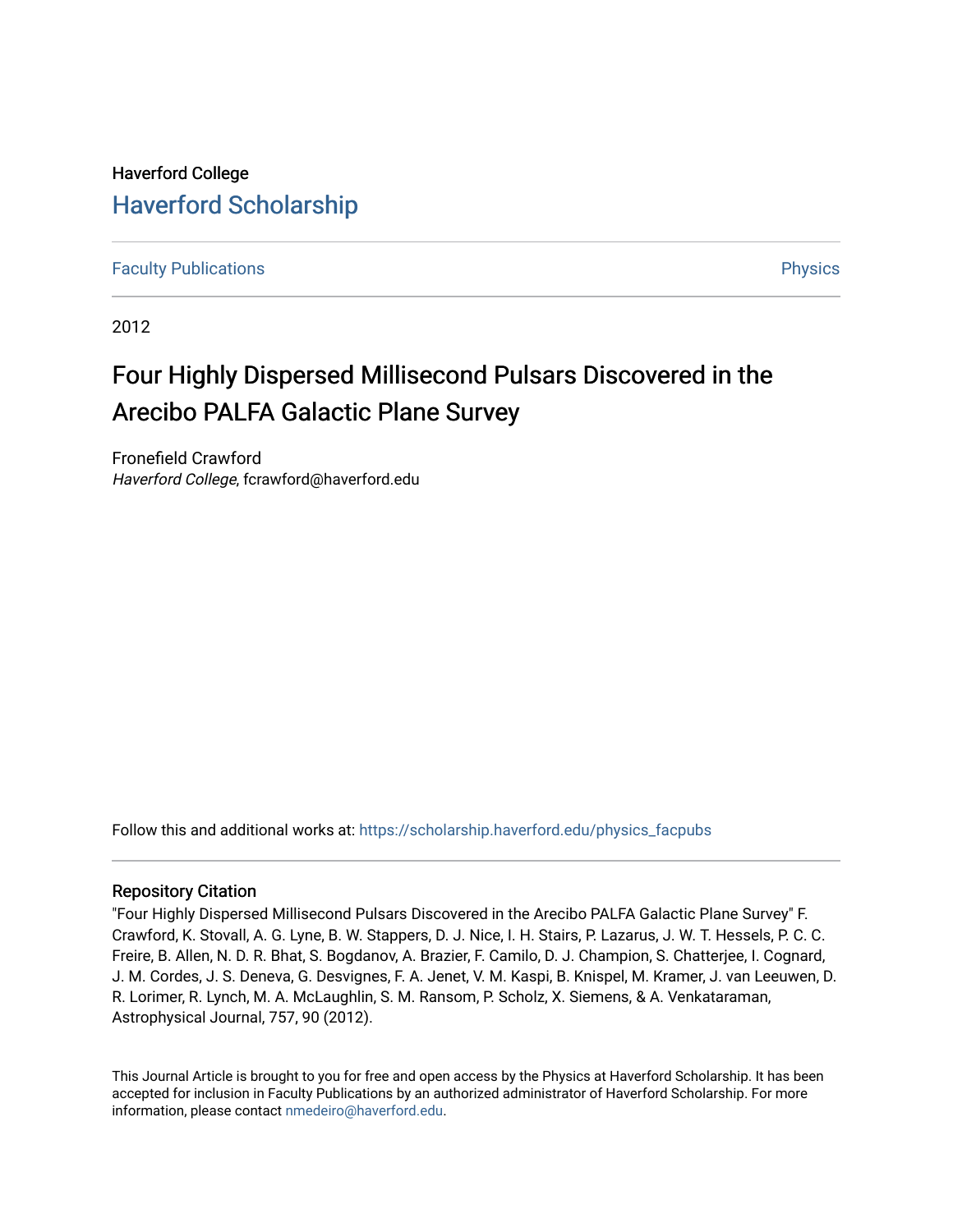## FOUR HIGHLY DISPERSED MILLISECOND PULSARS DISCOVERED IN THE ARECIBO PALFA GALACTIC PLANE SURVEY

F. CRAWFORD<sup>1</sup>, K. STOVALL<sup>2,3</sup>, A. G. LYNE<sup>4</sup>, B. W. STAPPERS<sup>4</sup>, D. J. Nice<sup>5</sup>, I. H. STAIRS<sup>6</sup>, P. LAZARUS<sup>7,8</sup>, J. W. T. HESSELS<sup>9,10</sup>, P. C. C. Freire<sup>8</sup>, B. Allen<sup>11,12,13</sup>, N. D. R. Bhat<sup>14</sup>, S. Bogdanov<sup>15</sup>, A. Brazier<sup>16</sup>, F. Camilo<sup>14,17</sup>, D. J. Champion<sup>8</sup>, S. CHATTERJEE<sup>16</sup>, I. COGNARD<sup>18</sup>, J. M. CORDES<sup>16</sup>, J. S. DENEVA<sup>17</sup>, G. DESVIGNES<sup>8,18</sup>, F. A. JENET<sup>2</sup>, V. M. KASPI<sup>7</sup>, B. KNISPEL<sup>11,12</sup>, M. KRAMER<sup>8</sup>, J. VAN LEEUWEN<sup>9, 10</sup>, D. R. LORIMER<sup>19</sup>, R. LYNCH<sup>7</sup>, M. A. MCLAUGHLIN<sup>19</sup>, S. M. RANSOM<sup>20</sup>, P. SCHOLZ<sup>7</sup>, X. SIEMENS<sup>13</sup>, AND A. VENKATARAMAN<sup>17</sup> <sup>1</sup> Department of Physics and Astronomy, Franklin and Marshall College, P.O. Box 3003, Lancaster, PA 17604, USA; [fcrawfor@fandm.edu](mailto:fcrawfor@fandm.edu) <sup>2</sup> Center for Gravitational Wave Astronomy, University of Texas at Brownsville, Brownsvi <sup>3</sup> Department of Physics and Astronomy, University of Texas at San Antonio, San Antonio, TX 78249, USA<br>
<sup>4</sup> Jodrell Bank Center for Astrophysics, University of Marchester, Marchester M13 9PL, UK<br>
<sup>4</sup> Jodrell Bank Center <sup>16</sup> Astronomy Department, Cornell University, Ithaca, NY 14853, USA<br><sup>17</sup> Arecibo Observatory, HC3 Box 53995, Arecibo, PR 00612, USA<br><sup>18</sup> Laboratoire de Physique et Chimie de l'Environnement et de l'Espace, LPC2E, CNRS et

<sup>19</sup> Department of Physics, West Virginia University, Morgantown, WV 26506, USA <sup>20</sup> National Radio Astronomy Observatory, 520 Edgemont Road, Charlottesville, VA 22903, USA

*Received 2012 May 21; accepted 2012 August 6; published 2012 September 6*

#### ABSTRACT

We present the discovery and phase-coherent timing of four highly dispersed millisecond pulsars (MSPs) from the Arecibo PALFA Galactic plane survey: PSRs J1844+0115, J1850+0124, J1900+0308, and J1944+2236. Three of the four pulsars are in binary systems with low-mass companions, which are most likely white dwarfs, and which have orbital periods on the order of days. The fourth pulsar is isolated. All four pulsars have large dispersion measures (DM >100 pc cm<sup>-3</sup>), are distant ( $\gtrsim$ 3.4 kpc), faint at 1.4 GHz ( $\lesssim$ 0.2 mJy), and are fully recycled (with spin periods *P* between 3.5 and 4.9 ms). The three binaries also have very small orbital eccentricities, as expected for tidally circularized, fully recycled systems with low-mass companions. These four pulsars have DM*/P* ratios that are among the highest values for field MSPs in the Galaxy. These discoveries bring the total number of confirmed MSPs from the PALFA survey to 15. The discovery of these MSPs illustrates the power of PALFA for finding weak, distant MSPs at low-Galactic latitudes. This is important for accurate estimates of the Galactic MSP population and for the number of MSPs that the Square Kilometer Array can be expected to detect.

*Key words:* pulsars: general – pulsars: individual (PSR J1844+0115, PSR J1850+0124, PSR J1900+0308, PSR J1944+2236) – surveys

#### 1. INTRODUCTION

The PALFA survey is an ongoing, large-scale pulsar survey of the Galactic plane that uses the Arecibo 305 m radio telescope and the Arecibo L-Band Feed Array (ALFA) 7-beam multibeam receiver (Cordes et al. [2006\)](#page-10-0). It is one of Arecibo's key science projects, and it will ultimately cover the entire Arecibo-visible sky within 5◦ of the Galactic plane (longitudes of  $32° \le l \le 77°$  and  $168° \le l \le 214°$ ). PALFA observes at relatively high observing frequencies (1220–1520 MHz) in order to mitigate the deleterious effects that interstellar dispersion and scattering have on the detection of distant pulsars at low Galactic latitudes. In this sense, the PALFA survey is similar to the highly successful Parkes Multibeam Pulsar Survey (PMPS; Manchester et al. [2001\)](#page-10-0), but with increased time and frequency resolution, such as those of the current Parkes HTRU survey (Keith et al. [2010\)](#page-10-0).

Compared to past Arecibo surveys, PALFA explores a far larger spatial volume due to its high time and frequency

resolution, enabling discovery of faint, highly dispersed millisecond pulsars  $(MSPs)^{21}$  in the Galactic plane, which tend to be at larger distances. Since the majority of MSPs have binary companions (∼80%; Lorimer [2008\)](#page-10-0), they are often interesting test cases for studies of exotic binary stellar evolution (e.g., Archibald et al. [2009;](#page-10-0) Freire et al. [2011\)](#page-10-0). The unsurpassed sensitivity of the Arecibo telescope is highly advantageous for detecting binary MSPs because the PALFA pointing dwell times are only a small fraction (less than 10%) of the orbital periods of all known binary radio pulsars. In this regime, linear acceleration searches are highly effective at recovering Doppler-smeared periodicities (Johnston & Kulkarni [1991\)](#page-10-0).

The discovery of PSR J1903+0327 by Champion et al. [\(2008\)](#page-10-0) is an excellent illustration of the PALFA survey's sensitivity to

 $21$  An MSP typically refers to a (partially or fully) recycled pulsar having a small surface magnetic field strength ( $B \lesssim 10^{10}$  G) and a large characteristic age  $(\gtrsim 10^9 \text{ yr})$ .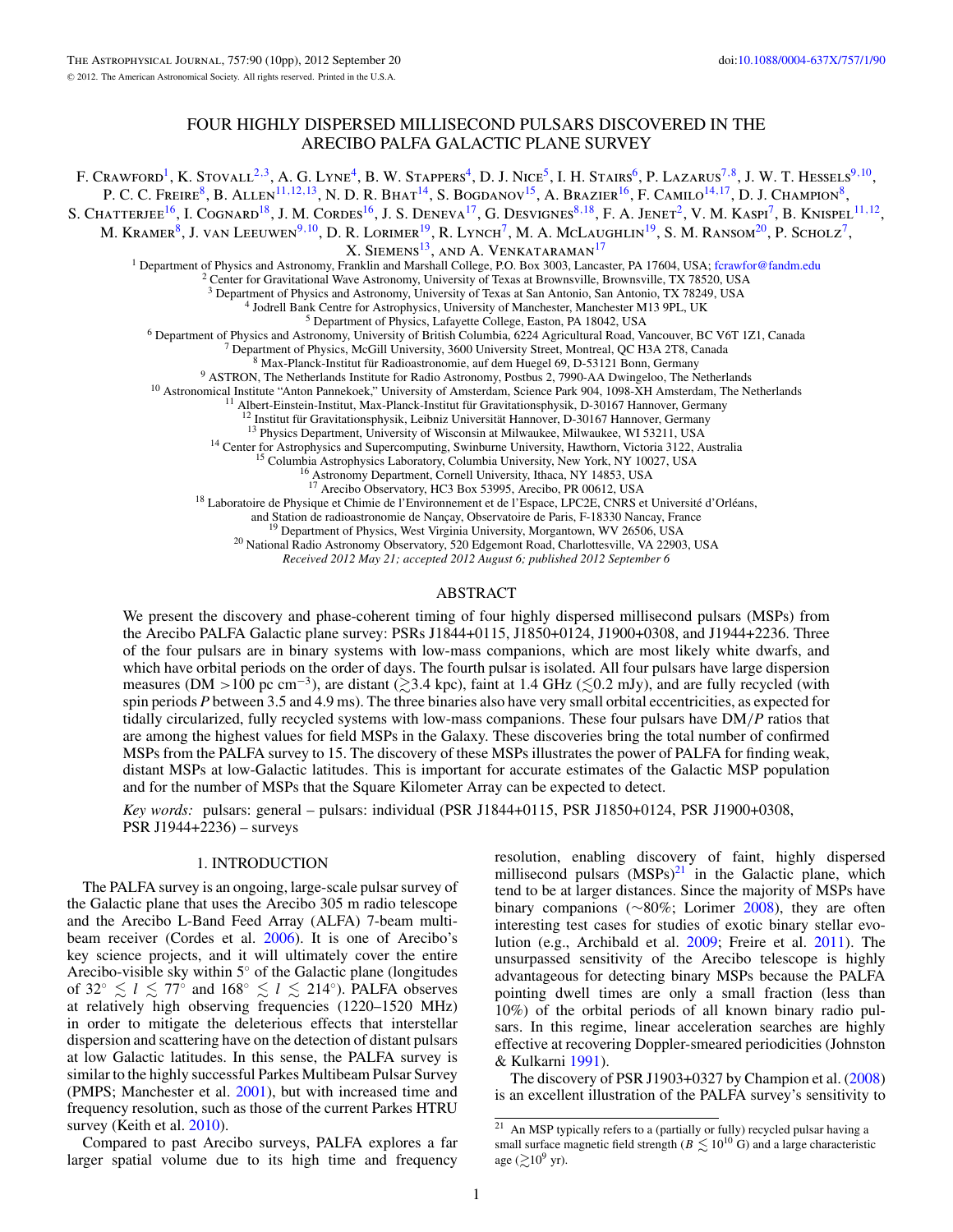highly dispersed pulsars. PSR J1903+0327 has a spin period of only 2.15 ms and has the highest dispersion measure (DM) of all known completely recycled Galactic MSPs, 297 pc  $cm^{-3}$ . It occupies a region of DM-period phase space that has previously been unexplored for pulsars in the Galactic field. For example, of the 90 recycled Galactic field radio pulsars currently listed in the ATNF catalog (apart from the PALFA discoveries)<sup>22</sup> with spin periods  $P < 25$  ms, only 9 have DM > 100 pc cm<sup>-3</sup>, and only 14 have DM-derived distances listed in the catalog that are greater than 3 kpc.

One of the main motivations for finding distant, highly dispersed MSPs is to determine a more complete census of the Galactic MSP population, which is currently biased by the large number of nearby  $(\leq 2 \text{ kpc})$  sources—especially given the recent discoveries of more than 40 generally nearby MSPs through targeted searches of *Fermi* gamma-ray sources (e.g., Ransom et al. [2011\)](#page-10-0). MSPs are the longest-living active manifestations of neutron stars, with active lives hundreds to thousands of times longer than those of normal pulsars, magnetars, or accreting neutron stars. Hence, they give valuable insight into the Galactic neutron star population and binary stellar evolution in particular. The planned Square Kilometer Array (SKA; e.g., Carilli & Rawlings [2004\)](#page-10-0) should be able to detect a large fraction of the MSPs in the Galaxy, and finding high-DM MSPs beforehand will help tell us how many to expect. Furthermore, MSPs are excellent probes of the interstellar medium, and the discovery of more distant MSPs whose signals likely pass through multiple scattering screens opens new possibilities (and challenges) in this area. For instance, scattering measurements of large-DM MSPs can be used to compare the observed effects of scattering on timing behavior with predictions of those effects.

MSPs can also be used as high-precision astronomical clocks. Stable MSPs form the basis of the pulsar timing efforts of the International Pulsar Timing Array consortium to detect longperiod gravitational radiation from observations of pulsar timing residuals (Jenet et al. [2005;](#page-10-0) Hobbs et al. [2010\)](#page-10-0). The recent precision mass measurements of PSR J1903+0327 (Freire et al. [2011\)](#page-10-0) and PSR J1614−2230 (Demorest et al. [2010\)](#page-10-0) indicate that MSPs can have masses well above the Chandrasekhar mass, and mass constraints from new MSPs will continue to map out the MSP mass distribution. The PALFA pulsar PSR J1949+3106, which may also have a higher mass than the Chandrasekhar mass (Deneva et al.  $2012$ ), is an example where future mass measurements may prove important. Although high-DM MSPs have timing precision problems associated with interstellar scattering in addition to their being generally radio-faint, future observations with next generation instruments like the SKA may be able to mitigate these factors. Precision measurement of NS masses (e.g., Demorest et al. [2010\)](#page-10-0) and the measurement of ultra-high spin rates (e.g., Lattimer & Prakash [2007;](#page-10-0) Hessels et al. [2006\)](#page-10-0) can also rule out some high-density NS equations of state.

In this paper, we report the discovery and follow-up timing of four highly dispersed MSPs from the PALFA survey: PSRs J1844+0115, J1850+0124, J1900+0308, and J1944+2236. These MSPs all have DMs that are in the top 5% of non-PALFA field radio MSPs. Three of the four pulsars are in binary systems with low-mass companions. These discoveries bring the number of PALFA recycled pulsar discoveries to 15, including PSR J1903+0327 (Champion et al. [2008\)](#page-10-0), PSRs J1949+3106

and J1955+2427 (Deneva et al. [2012\)](#page-10-0), and the partially recycled PSRs J2007+2722 and J1952+2630 (Knispel et al. [2010,](#page-10-0) [2011\)](#page-10-0). The six additional recycled pulsars that have been confirmed in the survey need to be timed further to establish their rotational and orbital characteristics. These six pulsars will be published in forthcoming papers and are not considered further here. In Section 2, we describe the discovery and follow-up observations of the four pulsars, and we present their phase-coherent timing solutions. In Section [3,](#page-6-0) we discuss our results, and in Section [4](#page-9-0) we present our conclusions.

#### 2. DISCOVERY, TIMING, AND POLARIMETRY **OBSERVATIONS**

#### *2.1. Discovery*

Until 2009 February, survey data for the PALFA survey were recorded with the Wideband Arecibo Pulsar Processor (WAPP) auto-correlation spectrometers (Dowd et al. [2000;](#page-10-0) Cordes et al. [2006\)](#page-10-0).<sup>23</sup> The WAPP backends had 3-level sampling and provided 100 MHz of bandwidth for each of the 7 ALFA beams, centered on a sky frequency of 1.4 GHz and split into 256 lags (channels). These lags were sampled at 64*μ*s and each survey pointing was observed for 268 s. The four pulsars presented here were discovered in data taken with this setup.

PALFA survey data are archived at the Cornell University Center for Advanced Computing, where they are processed locally using custom search software and are also staged for transport to other PALFA consortium sites. The data are processed at these sites with dedicated computer clusters that use a search pipeline based on the PRESTO software suite (Ransom  $2001$ ; Ransom et al.  $2002$ ).<sup>24</sup> Another analysis pipeline is also used which employs the huge volunteer computing resources provided by the "Einstein@Home" project<sup>25</sup> to search the survey data for binary systems with orbital periods as short as 11 minutes (Knispel et al. [2011\)](#page-10-0). Results from the PRESTO processing (including candidate plots and associated information) are uploaded to a collaborative Web portal [\(www.cyberska.org\)](http://www.cyberska.org), where interactive applications are used to visually inspect and rate selected candidates.

The four MSPs presented here were all discovered with the PRESTO search pipeline in survey pointings taken at different epochs (see Table [1](#page-3-0) for the discovery observation MJDs). Figure [1](#page-4-0) shows the integrated pulse profiles for the four MSPs obtained by phase aligning and adding the folded profiles from Arecibo 1.4 GHz observations. All of the integrated profiles in Figure [1](#page-4-0) have moderate widths (∼15%–30% of the pulse period). In two cases (PSRs J1844+0115 and J1850+0124), the profiles are clearly single peaked. For PSR J1900+0308, there is some indication of a weaker leading component (and possibly also a trailing component). PSR J1944+2236 may have a hint of a secondary peak close to the center of the profile. None of the profiles shows any clear evidence of scattering, which is not surprising: according to the NE2001 model of Cordes & Lazio  $(2002)$ , the pulse scattering time for these pulsars is expected to be small in all cases at 1.4 GHz  $(\leq 0.04 \text{ ms})$ . Bhat et al. [\(2004\)](#page-10-0) have noted that in some cases pulse scattering times can be underestimated by the NE2001 model by up to an order

 $22$  We also exclude the high-DM MSPs in globular clusters, because these are found by targeted searches conducted with very long integration times and at even higher observing frequencies (generally ∼2 GHz).

<sup>23</sup> Since 2009, the survey has been recording data using the Jeff Mock spectrometers, which are polyphase filter banks that provide better radio

frequency interference rejection as well as increased bandwidth compared to the earlier WAPP survey data.

<sup>24</sup> [http://www.cv.nrao.edu/](http://www.cv.nrao.edu/~sransom/presto)∼sransom/presto <sup>25</sup> <http://einstein.phys.uwm.edu>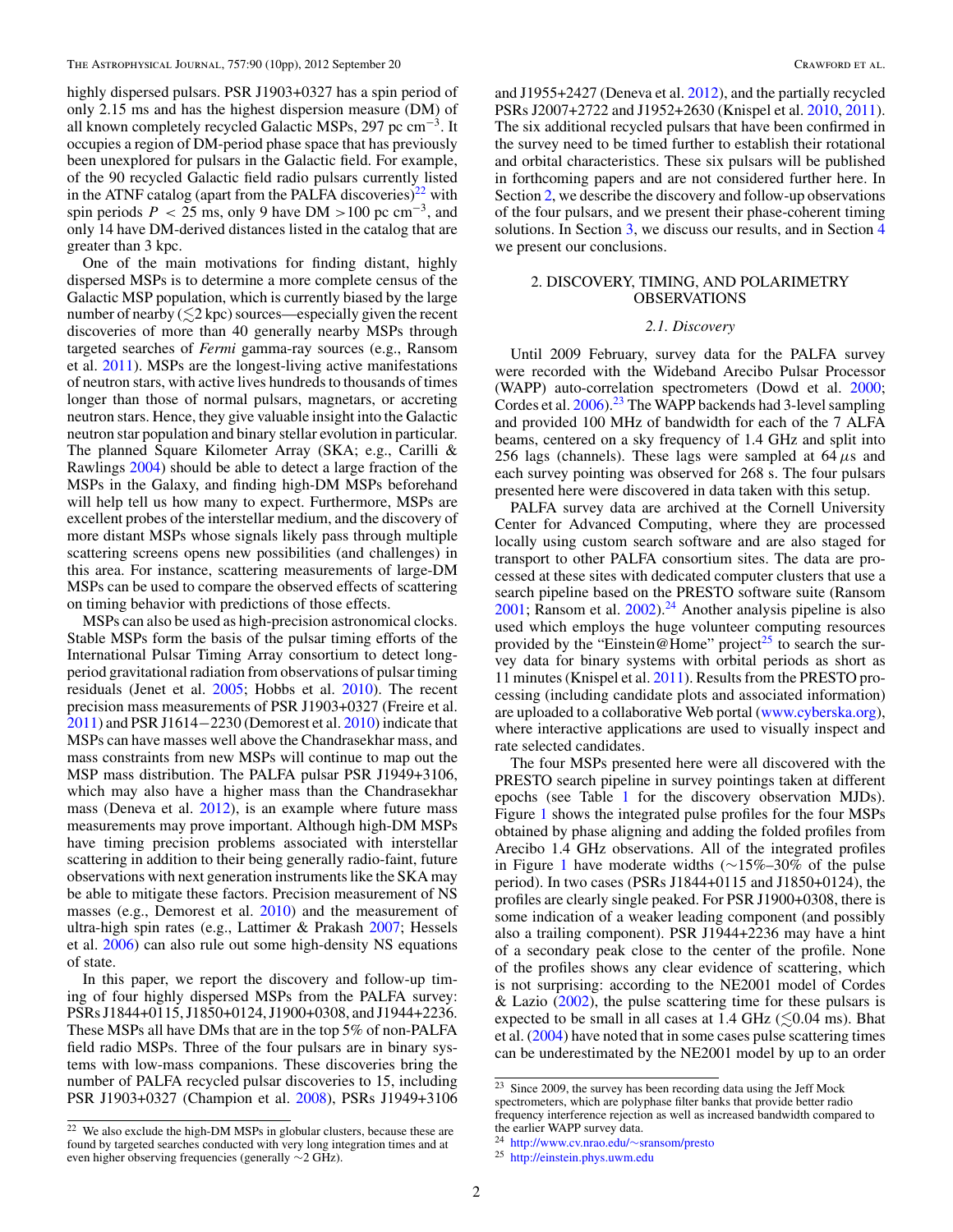**Table 1** Timing Parameters for Four MSPs

<span id="page-3-0"></span>

| <b>PSR</b>                                                                 | J1844+0115                  | J1850+0124                 | J1900+0308                        | J1944+2236                             |
|----------------------------------------------------------------------------|-----------------------------|----------------------------|-----------------------------------|----------------------------------------|
| Right ascension (J2000)                                                    | 18:44:40.5474(3)            | 18:50:01.0139(8)           | 19:00:50.5548(3)                  | 19:44:01.0707(11)                      |
| Declination (J2000)                                                        | $+01:15:34.974(11)$         | $+01:24:34.61(3)$          | $+03:08:24.079(13)$               | $+22:36:22.62(2)$                      |
| Spin frequency, $f(s^{-1})$                                                | 238.91757323111(15)         | 280.9175173300(4)          | 203.6975581461(2)                 | 276.3963275801(5)                      |
| Frequency derivative, $\dot{f}(s^{-2})$                                    | $-6.12(12) \times 10^{-16}$ | $-8.6(4) \times 10^{-16}$  | $-2.45(9) \times 10^{-16}$        | $-5.7(4) \times 10^{-16}$              |
| Dispersion measure, DM ( $pc \text{ cm}^{-3}$ )                            | 148.22(2)                   | 118.89(5)                  | 249.898(11)                       | 185.45(12)                             |
| Orbital period, $P_h$ (d)                                                  | 50.6458881(11)              | 84.949858(4)               | 12.47602144(10)                   | .                                      |
| Time of periastron passage, $T_0$ (MJD) <sup>a</sup>                       | 55409.21(4)                 | 55241.3(3)                 | $\cdots$                          | .                                      |
| Projected semimajor axis, $x(s)^b$                                         | 14.173495(9)                | 34.00102(2)                | 6.716377(4)                       | .                                      |
| Longitude of periastron, $\omega$ (deg) <sup>a</sup>                       | 189.6(3)                    | 98.8(11)                   |                                   | .                                      |
| Eccentricity, e                                                            | $2.578(11) \times 10^{-4}$  | $6.90(12) \times 10^{-5}$  | $<$ 3.3 $\times$ 10 <sup>-6</sup> | .                                      |
| Time of ascending node, $T_{\text{asc}}$ (MJD) <sup>c</sup>                | 55382.532417(5)             | 55217.963824(11)           | 55304.460562(3)                   | .                                      |
| $\epsilon_1 = e \sin \omega^c$                                             | $-4.32(13) \times 10^{-5}$  | $6.82(12) \times 10^{-5}$  | $<$ 3.0 $\times$ 10 <sup>-6</sup> | .                                      |
| $\epsilon_2 = e \cos \omega^c$                                             | $-2.542(11) \times 10^{-4}$ | $-1.05(13) \times 10^{-5}$ | $< 3.1 \times 10^{-6}$            | .                                      |
| Period, $P$ (ms)                                                           | 4.185543936664(3)           | 3.559763768043(5)          | 4.909239016417(4)                 | 3.617993078111(6)                      |
| Period derivative, $\dot{P}$                                               | $1.07(2) \times 10^{-20}$   | $1.09(5) \times 10^{-20}$  | $5.9(2) \times 10^{-21}$          | $7.5(5) \times 10^{-21}$               |
| Mass function $(M_{\odot})$                                                | 0.001191860(2)              | 0.005848349(13)            | 0.002089949(4)                    | .                                      |
| Companion mass $(M_{\odot})^d$                                             | > 0.14                      | >0.25                      | > 0.17                            | .                                      |
| Galactic longitude, <i>l</i> (deg)                                         | 33.28                       | 34.02                      | 36.79                             | 58.90                                  |
| Galactic latitude, b (deg)                                                 | $+2.08$                     | $+0.96$                    | $-0.66$                           | $-0.66$                                |
| Surface magnetic field, $B(G)$ <sup>e</sup>                                | $2.1 \times 10^8$           | $2.0 \times 10^8$          | $1.7 \times 10^{8}$               | $1.7 \times 10^8$                      |
| Spin-down luminosity, $\dot{E}$ (erg s <sup>-1</sup> ) <sup>e</sup>        | $5.8 \times 10^{33}$        | $9.6 \times 10^{33}$       | $2.0 \times 10^{33}$              | $6.4 \times 10^{33}$                   |
| Characteristic age, $\tau_c$ (Gyr) <sup>e</sup>                            | 6.2                         | 5.2                        | 13.0                              | $7.5\,$                                |
| Distance, $d$ (kpc) <sup>f</sup>                                           | 3.9                         | 3.4                        | 5.8                               | 6.5                                    |
| Distance from Galactic plane, $ z $ , (kpc) <sup>g</sup>                   | 0.14                        | 0.06                       | 0.07                              | 0.08                                   |
| 1400 MHz flux density, $S_{1400}$ (mJy)                                    | $\sim 0.1$                  | $\sim 0.2$                 | $\sim 0.2$                        |                                        |
| 1400 MHz radio luminosity, $L_{1400}$ (mJy kpc <sup>2</sup> ) <sup>h</sup> | $\sim1.5$                   | $\sim$ 2.3                 | $\sim 6.7$                        | $\lessapprox 0.1$<br>$\lessapprox 4.2$ |
| Discovery observation MJD                                                  | 53493                       | 54555                      | 53656                             | 53647                                  |
| Timing epoch (MJD)                                                         | 55383                       | 55383                      | 55255                             | 55415                                  |
| TOA range (MJD)                                                            | 55152-55914                 | 55153-55915                | 54907-55927                       | 55222-55926                            |
| Timing span (days)                                                         | 762                         | 762                        | 1020                              | 704                                    |
| Number of points in timing fit (Jodrell/Arecibo)                           | 116/7                       | 110/7                      | 94/136                            | 77/8                                   |
| Characteristic TOA residual $(\mu s)$ (Jodrell/Arecibo)                    | 40/10                       | 100/10                     | 80/10                             | 80/10                                  |
| TOA error scale factor (Jodrell/WAPP/Mock) <sup>i</sup>                    | $1.20/1.00/ \cdots$         | $2.03/1.00/ \cdots$        | 1.09/1.25/1.45                    | $1.87/ \cdots /1.85$                   |
| Weighted rms post-fit residual $(\mu s)$                                   | 25.4                        | 51.6                       | 15.8                              | 66.1                                   |

**Notes.** Figures in parentheses are uncertainties in the last digit quoted and are twice the formal errors from the TEMPO timing solution.

<sup>a</sup> The parameters  $T_0$  and  $\omega$  are highly covariant in the timing solutions. Observers should use the following values of  $T_0$  and  $\omega$ , respectively: 55409.21301273 and 189.6504286222 for PSR J1844+0115; 55241.26871848 and 98.7613423916 for PSR J1850+0124.<br>  $b_x = a \sin i/c$  where a is the semimajor axis and i is the orbital inclination angle.

 $\circ$  For all three binaries, the extremely small eccentricity ( $e \ll 1$ ) introduces a covariance term between the time of periastron passage  $T_0$  and the longitude of periastron *ω*. In these cases, the ELL1 binary model was used (Lange et al. [2001\)](#page-10-0), where the time of ascending node *T*<sub>asc</sub>, defined as when *ω* = 0, and  $\epsilon_1 = e \sin \omega$  and  $\epsilon_2 = e \cos \omega$  are fit instead. *T*<sub>0</sub>, *e*, and *ω* are der

<sup>d</sup> Assumes an inclination angle  $i = 90^{\circ}$  and a pulsar mass of 1.35 solar masses.

 $\epsilon_B = 3.2 \times 10^{19} (P \dot{P})^{1/2}$ ;  $\vec{E} = 4\pi^2 I \dot{P}/P^3$ , with an assumed moment of inertia  $I = 10^{45}$  g cm<sup>2</sup>;  $\tau_c = P/2\dot{P}$ . Note that these parameters depend on  $\dot{P}$  which may be affected by the Shklovskii effect.

f From the NE2001 DM-distance model of Cordes & Lazio  $(2002)$ .

 $\frac{g}{|z|} = d \sin |b|$ .<br>  $\frac{h}{1400} = S_{1400}d^2$ .<br>
i TOA uncertainties from each instrumental setup were multiplied by this factor (EFAC in TEMPO) to correct for the generally underestimated uncertainties produced by TEMPO (see the text for justification).

of magnitude (see their Figure 6). However, even if this were the case here, the scattering time would still be  $\leq 10\%$  of the pulse period in all cases. At the large DMs of these pulsars, any flux variability would likely be from intrinsic mechanisms rather than scintillation. We see no significant variability or other intermittency (e.g., eclipsing effects) in the observations.

## *2.2. Timing*

Soon after the discovery of these pulsars, follow-up timing observations began with the Arecibo telescope and the Lovell telescope at the Jodrell Bank observatory. The Arecibo observations used several systems: the ALFA receiver and single-pixel L-wide receivers, with data recorded with either the WAPPs or the Mock spectrometer.

For the Jodrell Bank observations, dual-polarization cryogenic receivers covered 384 MHz of bandwidth centered at 1520 MHz. The bandwidth was split into 0.5 MHz channels in a digital filter bank, and each channel was sampled to provide 1024 samples per pulsar period. The effective sampling time for our four pulsars was therefore a few *μ*s and depended on the pulsar period. Each pulsar was observed for between 2400 and 7200 s per timing session, depending on the pulsar. The sampled data in each channel were folded at the topocentric pulsar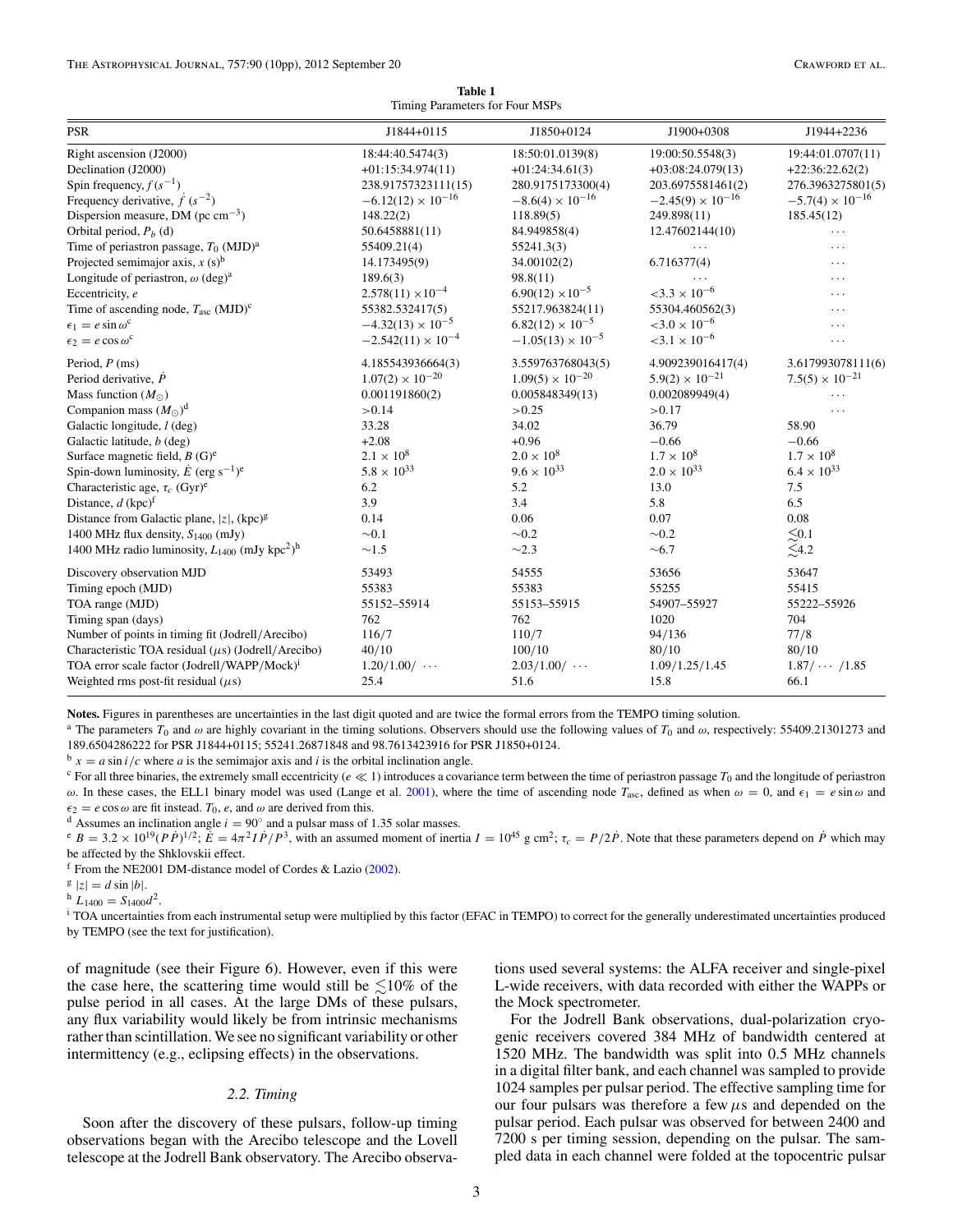<span id="page-4-0"></span>

Figure 1. Integrated 1.4 GHz pulse profiles for four MSPs. The pulse profiles were constructed by phase aligning and adding between 30 and 50 minutes of Arecibo observations for each pulsar. A combination of WAPP and Mock data was used for the profiles. In all cases, 64 profile bins were used, except for PSR J1944+2236 where 128 bins were used. One full period is shown in each case. The vertical axis is arbitrary and has been scaled so that all profiles have the same maximum value. The horizontal bars indicate the amount of dispersion smearing within channels for Arecibo observations taken with the WAPPs.

period in each case (this was predicted by an ephemeris), and the channels were subsequently dedispersed at the ephemeris DM and summed.

For the Arecibo observations, the WAPP systems were used which covered two adjacent 50 MHz bands. Each WAPP had 512 lags and a sampling time of 64*μ*s. The pulsars were typically observed for 600 s in each observation. For PSR J1900+0308, some observations used the Mock spectrometers (see, e.g., Deneva et al. [2012\)](#page-10-0).

The folded profiles from the Arecibo observations were phase aligned and summed to produce a high signal-to-noise pulse template for each pulsar (see Figure 1). Each observation was dedispersed and folded with the latest timing ephemeris, and folded profiles from each observation were cross-correlated in the Fourier domain with the profile template to obtain timesof-arrival (TOAs) with uncertainties. A separate pulse template was produced from the Jodrell Bank observations and this was used to similarly produce the Jodrell Bank TOAs. Table [1](#page-3-0) shows the number of TOAs generated from Arecibo and Jodrell Bank with their typical rms values.

We fit the resulting TOAs using the TEMPO software package $^{26}$  and standard pulsar timing procedures (see, e.g., Freire et al. [2011](#page-10-0) for details). Initial phase connections for the pulsars were obtained from the Jodrell Bank observations alone, and these were subsequently supplemented with Arecibo TOAs at a variety of frequencies. The Arecibo TOAs allowed us to constrain the DM for each pulsar. All three binaries have small values for the product of orbital eccentricity and projected semimajor axis (see Table [1\)](#page-3-0), so we used the ELL1 binary orbital model of Lange et al. [\(2001\)](#page-10-0) for the timing solutions.

Figures [2](#page-5-0) and [3](#page-6-0) show the timing residuals for the four MSPs as a function of both date and orbital phase (except for

PSR J1944+2236, which is isolated). As commonly happens in MSP timing, we found the formal TOA uncertainties in some data sets to be underestimated by up to a factor of 2.0. We scaled the TOA uncertainties by a common factor for each observational setup (telescope and backend combination) in order to make the reduced  $\chi^2$  of each TOA subset equal to unity, and we used the scaled uncertainties to weight the data in the timing fit. Increasing all uncertainties by a factor until the normalized  $\chi^2$  is one is a conservative step, which produces less precise timing parameters, but ones that are justified by the actual rms of the TOAs available. The scaling factors are listed in Table [1.](#page-3-0) There are no obvious systematic trends seen in the timing residuals, and the typical residual rms values from the timing solutions are less than 2% of the pulse period in each case (Table [1\)](#page-3-0). These results indicate that the model is adequately describing the TOAs, with no significant unmodeled effects present.

The full timing solutions for the four MSPs are presented in Table [1,](#page-3-0) with the listed uncertainties representing twice the formal uncertainties produced by TEMPO. Apart from the directly measured astrometric, spin, and orbital parameters, derived physical parameters are also included. The physical parameters assume a pure magnetic dipole spin-down. Estimated distances and luminosities for the pulsars are also calculated and presented in the table. Note that the Shklovskii effect (Shklovskii [1970\)](#page-10-0) and accelerations from the Galactic potential are not accounted for in the measured values of  $\dot{P}$ . Until proper motions can be measured (see discussion below), we cannot correct for this effect.

#### *2.3. Polarimetry*

All four pulsars were also observed in a set of 1.4 GHz Arecibo polarimetry observations in order to measure polarization characteristics in the pulse profiles and to obtain rotation measures (RMs) and calibrated flux density estimates

<sup>26</sup> [http://tempo.sourceforge.net.](http://tempo.sourceforge.net) Note that we also obtained consistent results with the TEMPO2 package (Hobbs et al. [2006\)](#page-10-0).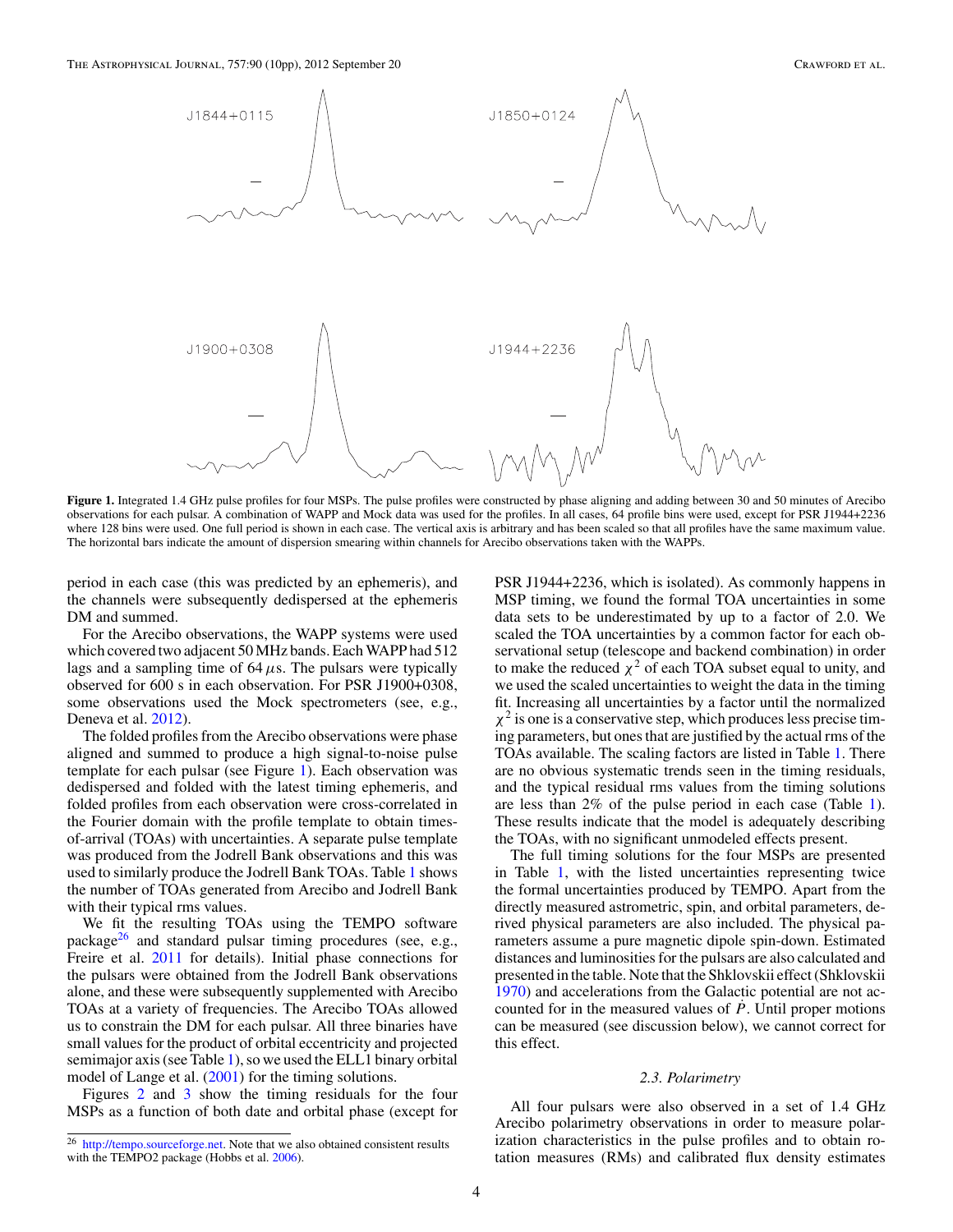<span id="page-5-0"></span>

**Figure 2.** Timing residuals for four MSPs as a function of date. Black points indicate Jodrell Bank TOAs and red points indicate Arecibo TOAs. The error bars shown were produced for each individual TOA.

for the pulsars. Each pulsar was observed for between 5 and 15 minutes at a center frequency of 1412 MHz using the Arecibo signal processor (ASP) backend (Demorest [2007\)](#page-10-0). A total bandwidth of 24 MHz was split into 6 channels, each of 4 MHz, and the data were coherently dedispersed and folded during the observation. The data were then processed using PSRCHIVE tools (Hotan et al. [2004\)](#page-10-0). The resulting calibrated data files contained full Stokes parameters for each pulse profile bin. The Stokes parameters were converted to total intensity, linearly and circularly polarized intensity, and position angle (P.A.) values.

We attempted to search for the RM for each pulsar in order to correct the data for Faraday rotation. We used trial RM values to see which trial produced the maximum linear polarization when the frequency channels were summed. This would indicate that the correct RM had been found. We were unable to find a reliable RM estimate in any of the four cases. Figure [4](#page-7-0)

shows the polarization profiles for the four pulsars without any Faraday rotation correction. None of the pulsars shows clearly significant polarization, with the possible exception of PSR J1900+0308, which may have an excess of right-handed circular polarization across the on-pulse bins. None of the pulsars has a linearly polarized intensity that is significant enough for reliable P.A. measurements across the on-pulse bins (in fact, only PSR J1844+0115 has any measurable P.A.s at all). Faraday smearing across the band is unlikely to be a significant factor in the small measured polarized signal. For RMs as high as a few hundred rad  $m^{-2}$ , the uncorrected Faraday rotation would reduce the linear polarization by only a few percent.

The calibrated files were also used to determine 1.4 GHz flux densities for the pulsars (Table [1\)](#page-3-0). In all cases except PSR J1944+2236, we obtained flux density estimates, but only one digit of precision is quoted owing to the significant uncertainties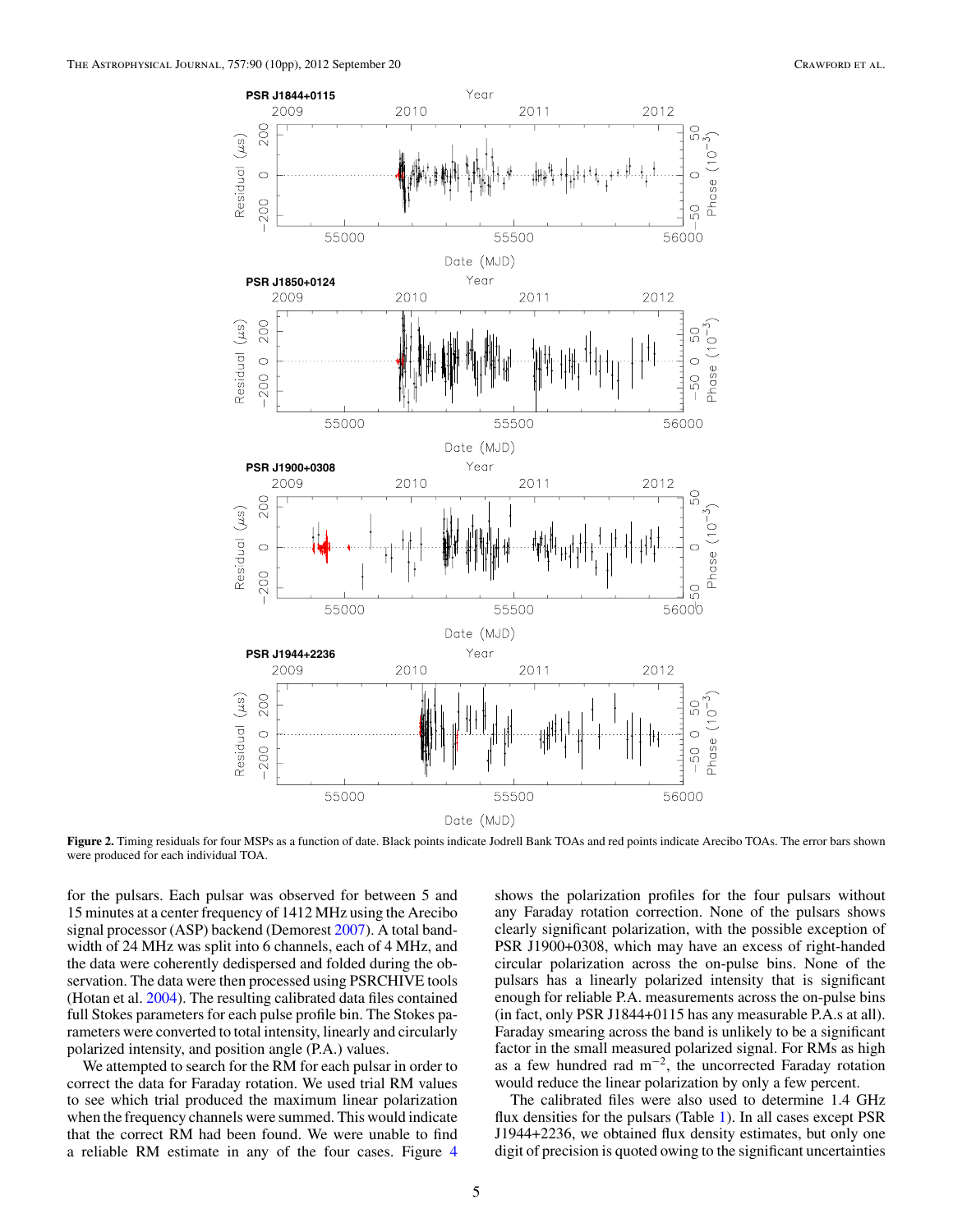<span id="page-6-0"></span>

Figure 3. Timing residuals for three binary MSPs as a function of orbital phase. PSR J1944+2236 is isolated and is not shown. There are no systematic trends in the residuals. None of the three binaries show evidence of eclipsing effects which would be expected if the companions were extended, non-degenerate stars with large orbital inclination angles. This suggests that the companions are probably low-mass white dwarfs, though more massive companions with very small orbital inclinations cannot be ruled out.

in these estimates. For PSR J1944+2236, only an upper limit of 0.1 mJy is quoted for the flux density since a value was not measured. This was chosen as a reasonable upper limit since this is the value measured for the next weakest pulsar, and if PSR J1944+2236 had this flux density, then it would have likely been measurable. Longer observations in the future using the ASP or different observations using a system with a wider bandwidth may be useful in obtaining RM measurements and a clearer indication of the polarization characteristics of these MSPs.

#### 3. DISCUSSION

The inferred spin-down luminosities, surface magnetic field strengths, and characteristic ages of these four pulsars (Table [1\)](#page-3-0) are typical of the values of most fully recycled pulsars. Likewise, the orbital properties of the three binaries presented here are typical, and they have low-mass companions ( $M_c \sim 0.2 M_{\odot}$ ) and low eccentricities ( $e \leq 3 \times 10^{-4}$  in all cases), which suggests that the systems are fully recycled with white dwarf companions.

The measured eccentricities of the three binaries can be compared to the relationship between the binary orbital period, *Pb*, and eccentricity, *e*, that was outlined by Phinney [\(1992\)](#page-10-0) and Phinney & Kulkarni [\(1994\)](#page-10-0) for stable mass transfer from a Roche lobe filling red giant (see also Camilo et al. [2001](#page-10-0) and Lorimer [2008\)](#page-10-0). PSRs J1844+0115 and J1850+0124 have eccentricities that easily fall within the predicted range of the model for their orbital periods. PSR J1900+0308 has an eccentricity that is small compared to the predicted range but is still consistent with the model.

PSRs J1850+0124 and J1900+0308 may be useful for tests of the strong equivalence principle (SEP) and similar deviations from general relativity (Damour & Schaefer [1991;](#page-10-0) Bell & Damour [1996;](#page-10-0) Stairs et al. [2005;](#page-10-0) Gonzalez et al. [2011\)](#page-10-0). The figure of merit for SEP tests is  $P_b^2/e$ , which for PSR J1850+0124 is large,  $\geq 10^8$  day<sup>2</sup>. This places it in the same range as PSRs J1711−4322, J1933−6211, and J1853+1303 (see Table 1 of Gonzalez et al. [2011\)](#page-10-0), which were among the best pulsars used to constrain violation of the SEP and the strong-field version of the parameterized post-Newtonian (PPN) parameter  $\alpha_3$  in that paper (Will & Nordtvedt [1972;](#page-10-0) Damour & Esposito-Farèse [1992a\)](#page-10-0).

PSR J1900+0308 has a very large lower limit for  $P_b^{1/3}/e$ , making it potentially a key pulsar for constraining the (strongfield) PPN parameter  $\hat{\alpha_1}$  (Damour & Esposito-Farese [1992b;](#page-10-0) Bell et al. [1996\)](#page-10-0). Historically, the pulsars used for this test have had orbital periods of just a few days, since these tend also to have the lowest orbital eccentricities. Unfortunately, the short orbital periods of the relevant pulsars make it hard to define a population of systems thought to have followed the same general evolutionary path; in particular, pulsars with white-dwarf companions and orbital periods under about four days cannot safely be assumed to follow the  $P_b$ – $m_2$  relation (Rappaport et al.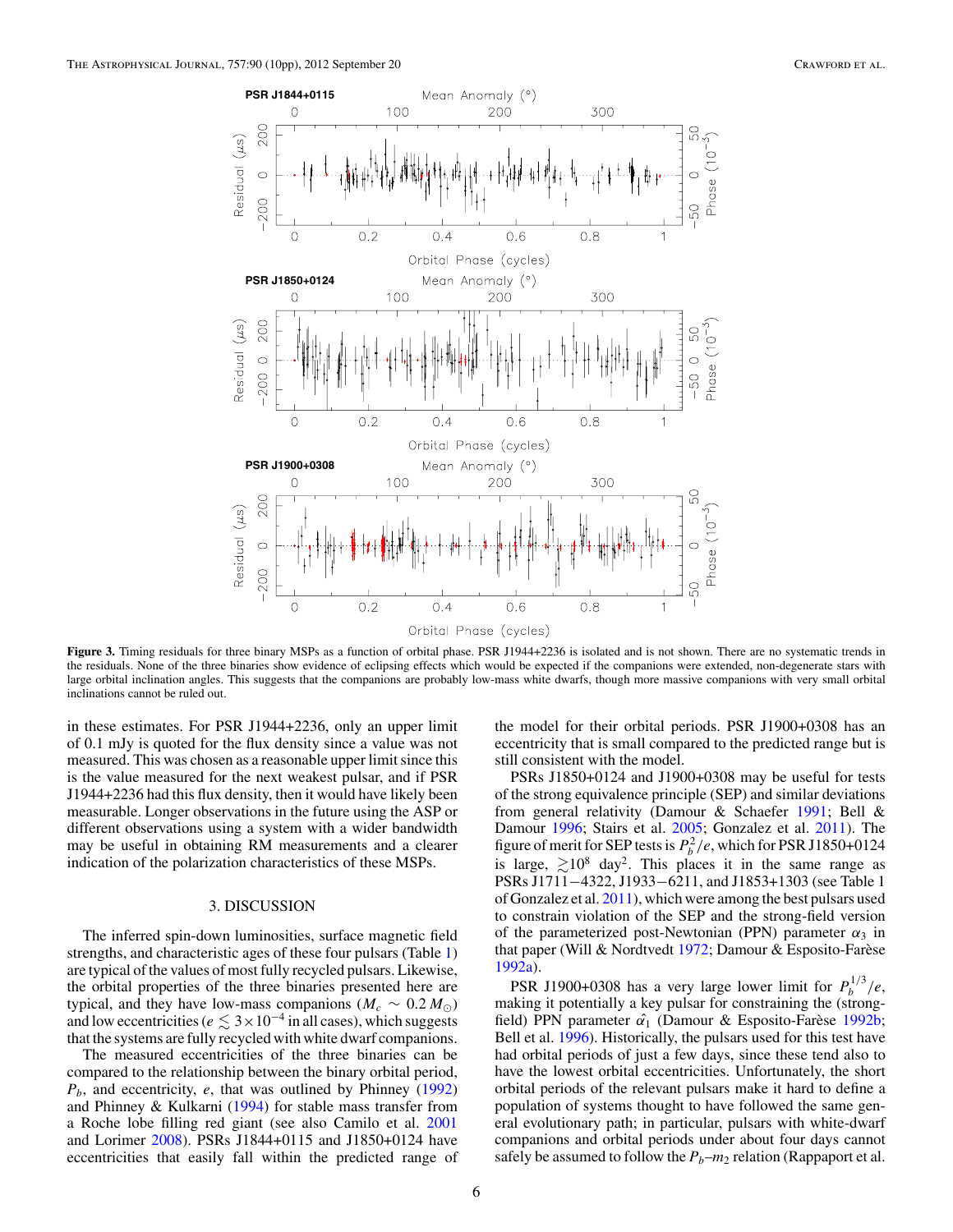<span id="page-7-0"></span>

Figure 4. Polarization profiles for the four MSPs taken at a center frequency of 1412 MHz with Arecibo using the ASP backend (Demorest [2007\)](#page-10-0). RMs for the pulsars could not be determined from these observations, so none of the profiles have been corrected for Faraday rotation. Each plot has 128 phase bins, except PSR J1944+2236 which has 64 bins. In the bottom part of each plot, the black, red, and blue lines correspond to total, linearly polarized, and circularly polarized intensity, respectively. The top part of each plot shows the linear polarization P.A. for bins with S*/*N *>*3. The low signal strength in the observations is likely to be responsible for the lack of any significant linear polarization observed and any measurable P.A.s across the profiles.

[1995;](#page-10-0) Tauris & Savonije [1999;](#page-10-0) Thorsett & Chakrabarty [1999\)](#page-10-0). Since a well-defined population for which one can make reasonable evolution-based guesses at the pulsar and companion masses is desirable to mitigate against selection effects (Wex [2000\)](#page-10-0), it has been difficult to define a suitable set of pulsars for use in the  $\hat{\alpha_1}$  test. The existence of PSR J1900+0308, assuming it does follow the  $P_b$ – $m_2$  relation, opens the possibility of using this class of pulsar for the  $\alpha_1$  test. This will best be done once the proper motion and eccentricity are well measured for this system.

We are not currently able to measure proper motions for these pulsars. Making the assumption of a typical transverse speed of  $\sim$ 100 km s<sup>-1</sup> and a representative distance of 5 kpc, the proper motion would be ~4.2 mas yr<sup>-1</sup>. This would introduce a timing residual of ∼5*μ*s after one year (Shklovskii [1970\)](#page-10-0), and the timing spans for these pulsars are relatively short (∼2 yr for three of the four pulsars; see Table [1\)](#page-3-0). The relatively large rms values of the residuals (of order tens of  $\mu$ s) preclude these objects from being useful in pulsar timing arrays in the search for gravitational waves. Given their large distances, their proper motions are likely to be small and difficult to measure given their timing precision, making it hard to accurately determine the kinematic contributions to  $\vec{P}$  and  $\vec{P}_b$ .

We performed a test with the timing residuals in order to assess the role of red noise (if any) in the timing behavior of the four pulsars. The test we employed was the zero-crossing test, which measured the number of times the residuals change sign (cross zero) as a function of time (e.g., Deneva et al. [2012\)](#page-10-0). The validity of this test is independent of the spacing of the individual timing points and corresponding residuals. The expected number of zero crossings of *N* residuals if only white noise were present is  $\langle Z_W \rangle = (N-1)/2$ , with an uncertainty in the mean of  $\sigma_{Z_W} = \sqrt{(N-1)}/2$ . The presence of timing noise (red noise) will produce fewer crossings than expected. In all four cases, the observed number of residual crossings fell within the expected range  $\langle Z_W \rangle \pm \sigma_{Z_W}$ , indicating that red noise is not significant in the timing behavior of these pulsars at the current (rather poor) level of precision. We have also characterized the timing noise in these four MSPs using a relative timing noise parameter, *ζ* , outlined by Shannon & Cordes [\(2010\)](#page-10-0). *ζ* is the ratio of the observed timing residual value to a value expected from only timing noise. This latter parameter is determined using a scaling law (see their Equation (7)). The parameters used in the scaling were derived from measurements of canonical and MSPs (see Table 1 of Shannon & Cordes [2010\)](#page-10-0). For all four MSPs, we found that this ratio was  $\zeta \gg 1$ . This indicates that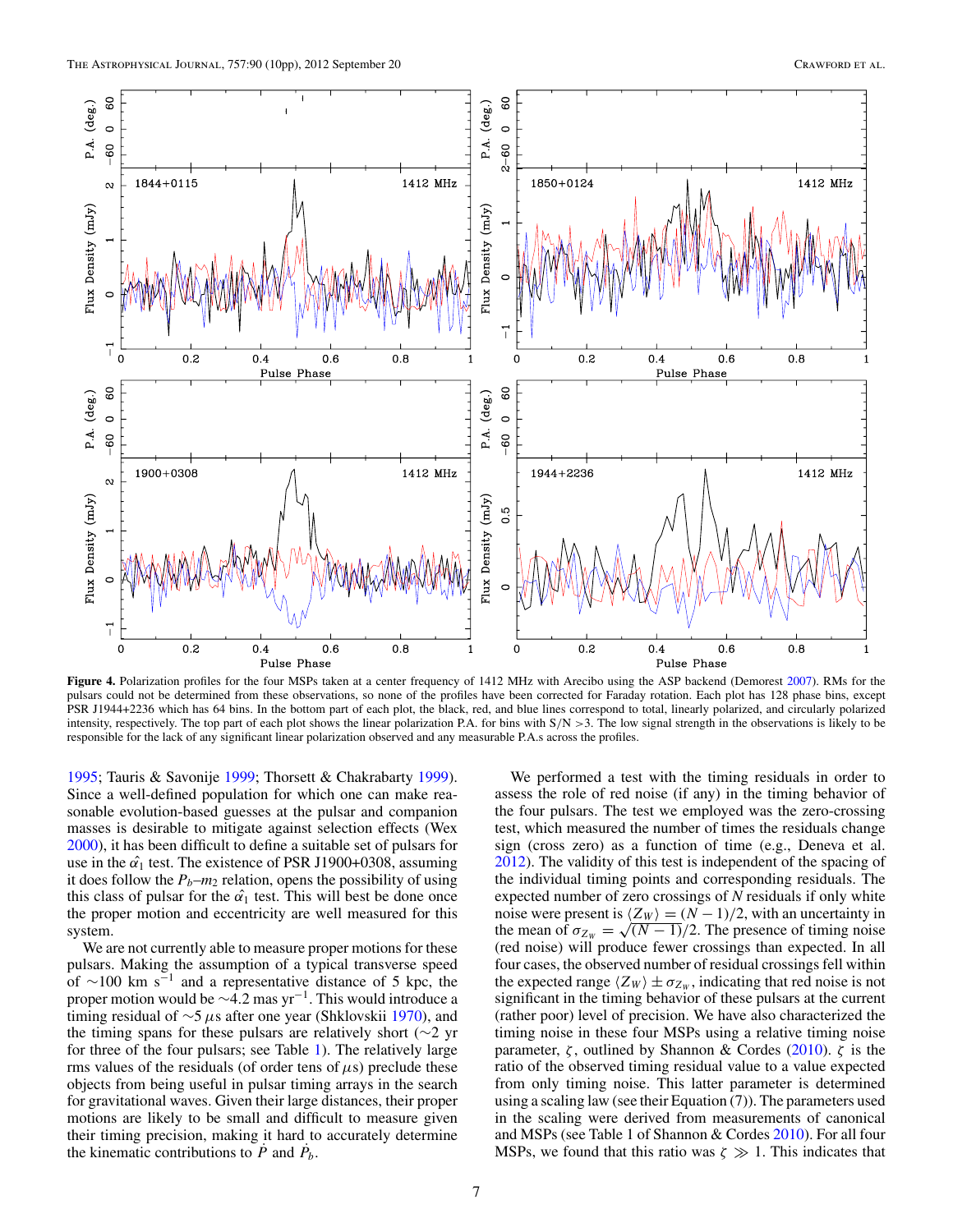

**Figure 5.** Dispersion measure vs. spin period for 90 Galactic field radio MSPs from the ATNF pulsar catalog (only pulsars with periods less than 25 ms and  $\dot{P}$  < 10<sup>-17</sup> are plotted, and GC and radio-quiet pulsars are not included). These pulsars are plotted as dots. Also plotted are the four PALFA MSPs reported in this paper (crosses) and five other MSPs discovered by PALFA (filled circles) (Champion et al. [2008;](#page-10-0) Knispel et al. [2010,](#page-10-0) [2011;](#page-10-0) Deneva et al. [2012\)](#page-10-0). All nine PALFA pulsars are labeled. It is clear that the PALFA survey is exploring new parameter space with the discovery of these pulsars. The DMs of these pulsars are among the highest that have been previously discovered for MSPs in the Galaxy.

white noise is dominating the residuals in all cases, and it is consistent with the results of the zero-crossing test above.

The relatively large distances to these pulsars are restrictive in terms of their potential for multi-wavelength follow-up, and, unsurprisingly, the SIMBAD database $^{27}$  indicates that there are no optical or IR counterparts listed at the positions of two of the three binary pulsars. There is an unidentified IR source, IRAS 18421+0112, located  $\sim$ 22" from PSR J1844+0115 which has a position uncertainty of  $17''$  along the major axis of its position ellipse, but there is nothing listed in the 2MASS catalog at this location. It seems unlikely that this *IRAS* source is the binary counterpart of PSR J1844+0115, since the pulsar shows no evidence of eclipses or other variability*/*intermittency in the timing residuals that we might expect from a nondegenerate, extended companion (see Figure [3\)](#page-6-0), and we see none of the timing jitter that is clearly present in the two known cases of these kinds of Galactic MSP systems that have been published to date (PSR J1023+0038, Archibald et al. [2009;](#page-10-0) and PSR J1723−2837, Crawford et al. [2010\)](#page-10-0).

There are also no known X-ray or *γ* -ray counterparts in the HEASARC catalog at the four pulsar positions. This is not surprising since  $E \leq 10^{34}$  erg s<sup>-1</sup>, and for this spindown luminosity range, the X-ray emission would be quite faint. To search for  $\gamma$ -ray pulsations from the four MSPs, we retrieved *Fermi* LAT data from the start of the mission up to 2012 February 6 using 1◦ extraction radii centered on the pulsar positions. The event lists were filtered using the recommended cuts in maximum zenith angle (100◦), event class (2), and photon energy ( $>100$  MeV). The  $\gamma$ -ray events were folded using the



**Figure 6.** Histogram of DM*/P* for 90 known field radio pulsars from the ATNF catalog and 8 PALFA MSPs (not including PSR J1903+0327) having  $P$  < 25 ms,  $\vec{P}$  < 10<sup>-17</sup>. GC and radio-quiet pulsars are not included here. PSR J1903+0327 is not shown owing to its very large DM*/P* value of 138.4 pc cm−<sup>3</sup> ms−1, which is far off the scale. The unshaded histogram shows all 98 pulsars, including the 8 PALFA pulsars. The shaded histogram shows the subset of eight PALFA MSPs. The four MSPs presented in this paper are indicated by arrows and are labeled. It is clear that the PALFA survey is finding fast distant pulsars that were undetectable in previous large-scale surveys.

*Fermi* plug-in for TEMPO2<sup>28</sup> and the radio ephemerides from Table [1.](#page-3-0) In all instances, no statistically significant pulsations were detected. Repeating the analysis with a *>*300 MeV energy cut and extraction radii in the range 0*.* ◦5–1◦ also yielded no detections.

All four of these MSPs share the quality that they have very large DMs and DM-inferred distances. This is also a feature of the other MSPs that have been discovered by the PALFA survey. Previous large-scale surveys had poorer sensitivity to these kinds of MSPs owing to their lower observing frequencies and inadequate observing instrumentation (wider frequency channels and insufficient sampling rates). Figure 5 illustrates this with a plot of DM versus spin period for all 90 non-PALFA Galactic field radio pulsars in the ATNF pulsar catalog having *P* < 25 ms and  $\dot{P}$  < 10<sup>-17</sup> (Manchester et al. [2005\)](#page-10-0).<sup>29</sup> This group of recycled pulsars does not include globular cluster (GC), radio quiet, or young pulsars. Also shown are the four MSPs described here and the five other PALFA MSPs that have been reported to date (Champion et al. [2008;](#page-10-0) Knispel et al. [2010,](#page-10-0) [2011;](#page-10-0) Deneva et al. [2012\)](#page-10-0). It is clear that the PALFA MSPs occupy an area of the DM-period phase space where very few MSPs are currently known.

Figures 6 and [7](#page-9-0) also illustrate the power of the PALFA survey for finding fast, distant MSPs. Both figures include the same set of data as shown in Figure 5. Figure 6 shows a histogram of the ratio DM*/P* (excluding PSR J1903+0327, since it falls well beyond the plot limits). The subset of PALFA MSPs is indicated with shaded parts of the histogram. The positions of

<sup>27</sup> <http://simbad.u-strasbg.fr/simbad/>

<sup>28</sup> See [http://fermi.gsfc.nasa.gov/ssc/data/analysis/user/Fermi\\_plug\\_doc.pdf.](http://fermi.gsfc.nasa.gov/ssc/data/analysis/user/Fermi_plug_doc.pdf)

<sup>29</sup> <http://www.atnf.csiro.au/research/pulsar/psrcat/>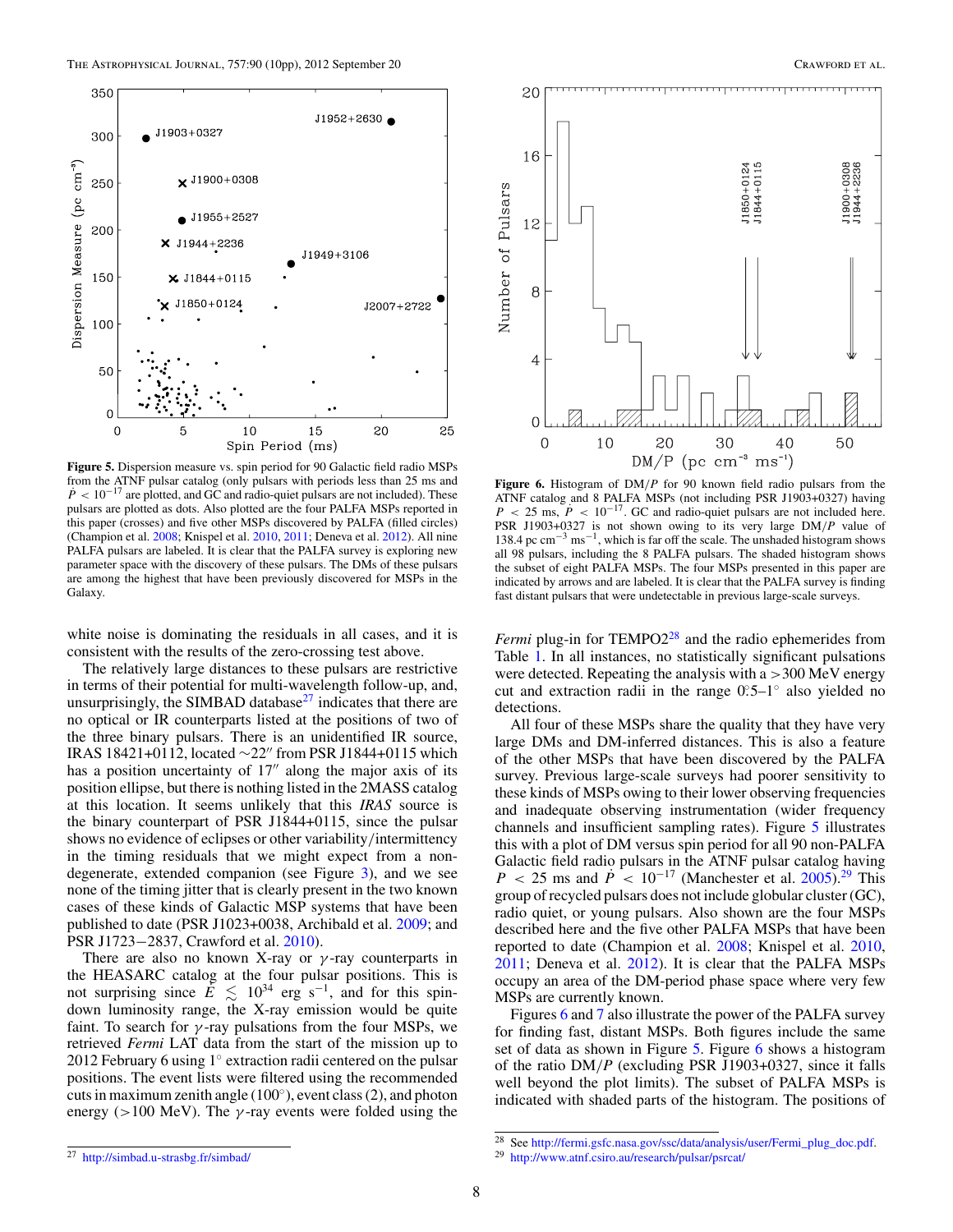<span id="page-9-0"></span>

**Figure 7.** Overhead Galactic projection plot showing the nominal locations of 90 known field radio MSPs in the ATNF catalog with *P <* 25 ms and  $\dot{P}$  < 10<sup>-17</sup> (blue dots) and 9 known PALFA MSPs (red stars) (Champion et al. [2008;](#page-10-0) Knispel et al. [2010,](#page-10-0) [2011;](#page-10-0) Deneva et al. [2012\)](#page-10-0), including the 4 described in this paper. The nominal distances are inferred from the DMs and are uncertain by ∼30%. The Sun is located at the center of the cluster of dots, and the Galactic center is at the origin. The black curves indicate locations of the Galactic spiral arms according to the NE2001 model of Cordes  $&$  Lazio [\(2002\)](#page-10-0). The cones indicated by the two pairs of straight lines indicate the regions of the Galactic plane that are visible from Arecibo. The PALFA MSPs are among the most distant non-cluster MSPs known.

the four MSPs presented here are indicated with arrows, all of which fall near the edge of the histogram. This plot demonstrates how we are exploring a larger DM*/P* parameter space with this survey. Figure 7 shows a Galactic projection plot of the same set of pulsars. The nominal locations of the PALFA MSPs in the Galactic plane are indicated by stars. Exploring the high DM*/P* parameter space is necessary for a full Galactic census of MSPs.

To demonstrate the potential of the PALFA survey in such a population analysis, we have carried out a preliminary investigation to model DM*/P* for Galactic MSPs. We used the freely available PSRPOP software package $30$  to carry out this work, and we generated simple "snapshot" models of the population which are normalized to reproduce the yield of 20 MSPs detected in the PMPS (e.g., Lorimer et al. [2006\)](#page-10-0). The simulation procedure is described in that paper and also in Smits et al. [\(2009\)](#page-10-0). In brief, we generated four different models (labeled A through D) of the present day MSP population which matched the number of MSPs detected by the PMPS, but produced a variety of different DM*/P* values and predicted yields for the PALFA survey. For the purposes of this work, we focused on changing assumptions about the spatial distribution of the underlying MSP population.

Model A assumes a Gaussian radial density profile with a standard deviation  $\sigma_R = 6.5$  kpc, an exponential scale height with a mean of  $h<sub>z</sub> = 500$  pc, the log-normal 1400 MHz pulsar luminosity function found by Faucher-Giguère & Kaspi  $(2006)$  $(2006)$ , and the MSP period distribution and beaming model used in Smits et al. [\(2009\)](#page-10-0). Model B is similar to Model A, with the

**Table 2** MSP Population Simulation Results for Four Models

| Sample   | $N_{PMPS}^{\text{a}}$ | $N_{\rm PALFA}$ <sup>a</sup> | $DM/PPMPS$ <sup>b</sup> | $DM/P_{\text{PALFA}}^{\text{d}}$ |
|----------|-----------------------|------------------------------|-------------------------|----------------------------------|
| Observed | 20                    | >15                          |                         | 33                               |
| Model A  | 20                    | 40                           | 14                      | 56                               |
| Model B  | 20                    | 15                           |                         |                                  |
| Model C  | 20                    | 37                           |                         | 113                              |
| Model D  | 20                    | 42                           | 16                      | 27                               |

**Notes.** The four models and their parameters are described in the text in Section [3.](#page-6-0)

<sup>a</sup> Number of detectable MSPs.

<sup>b</sup> Median DM*/P* value of detectable MSPs.

exception that the radial density is uniform (i.e., a constant surface density) throughout a disk of radius 25 kpc. Models C and D both follow Model A, but with  $h<sub>z</sub>$  set to 250 and 750 pc, respectively. Further models should be explored in a subsequent analysis, but for the purposes of the present work, the above choices demonstrate the importance of DM*/P* as a diagnostic for population studies.

The results of our simulations are shown in Table 2, where we tabulate, along with the observed sample, the numbers of detectable MSPs along with the median DM*/P* found in each simulation. By definition, due to the way we normalize the simulations, the number of detected MSPs in the PMPS,  $N_{PMPS}$ , is 20. For models A through D, we tabulated the predicted number of MSPs detectable in the PALFA survey, *N*<sub>PALFA</sub>. The median DM*/P* values for each simulation can be compared with those currently observed in the survey samples. As can be seen, there is a tremendous variation in the predicted values, and the median DM*/P* depends strongly on the choice of scale height and radial distribution. Model B appears to underestimate both the observed number of PALFA MSPs (assuming we find more as the survey proceeds) as well as the median DM*/P* value. Model C seems to overestimate the median DM*/P* value. Models A and D are most consistent with our observations to date, suggesting that a large-scale height  $h<sub>z</sub>$  and a Gaussian radial profile density are favored.

#### 4. CONCLUSIONS

With its high time and frequency resolution and relatively high observing frequency, the PALFA survey is sensitive to Galactic field MSPs at large distances and DMs. The survey has so far discovered a total of 15 MSPs with *P <* 25 ms, 14 of which have DM  $>100$  pc cm<sup>-3</sup>. Four of these PALFA MSPs (PSRs J1844+0115, J1850+0124, J1900+0308, and J1944+2236) are presented here with phase-coherent timing solutions. As an ensemble, the PALFA MSP discoveries show the ability of PALFA to extend the volume of MSP discovery space to relatively high DMs. This is the first step toward a nearly complete census of the Galactic MSP population, which will be possible with the SKA.

The Arecibo observatory is operated by SRI International under cooperative agreement with the National Science Foundation (AST-1100968) and in alliance with Ana G. Mendez-Universidad Metropolitana, and the Universities Space Research Association. This work was also supported by NSF grant AST-0807151, by NSERC Discovery Grants, by FQRNT via the Centre de Recherche Astrophysique du Quebec, by CIFAR, by CANARIE, by Compute Canada, by the Canada Foundation for Innovation, and a Killam Research Fellowship. V.M.K.

<sup>30</sup> <http://psrpop.sourceforge.net>